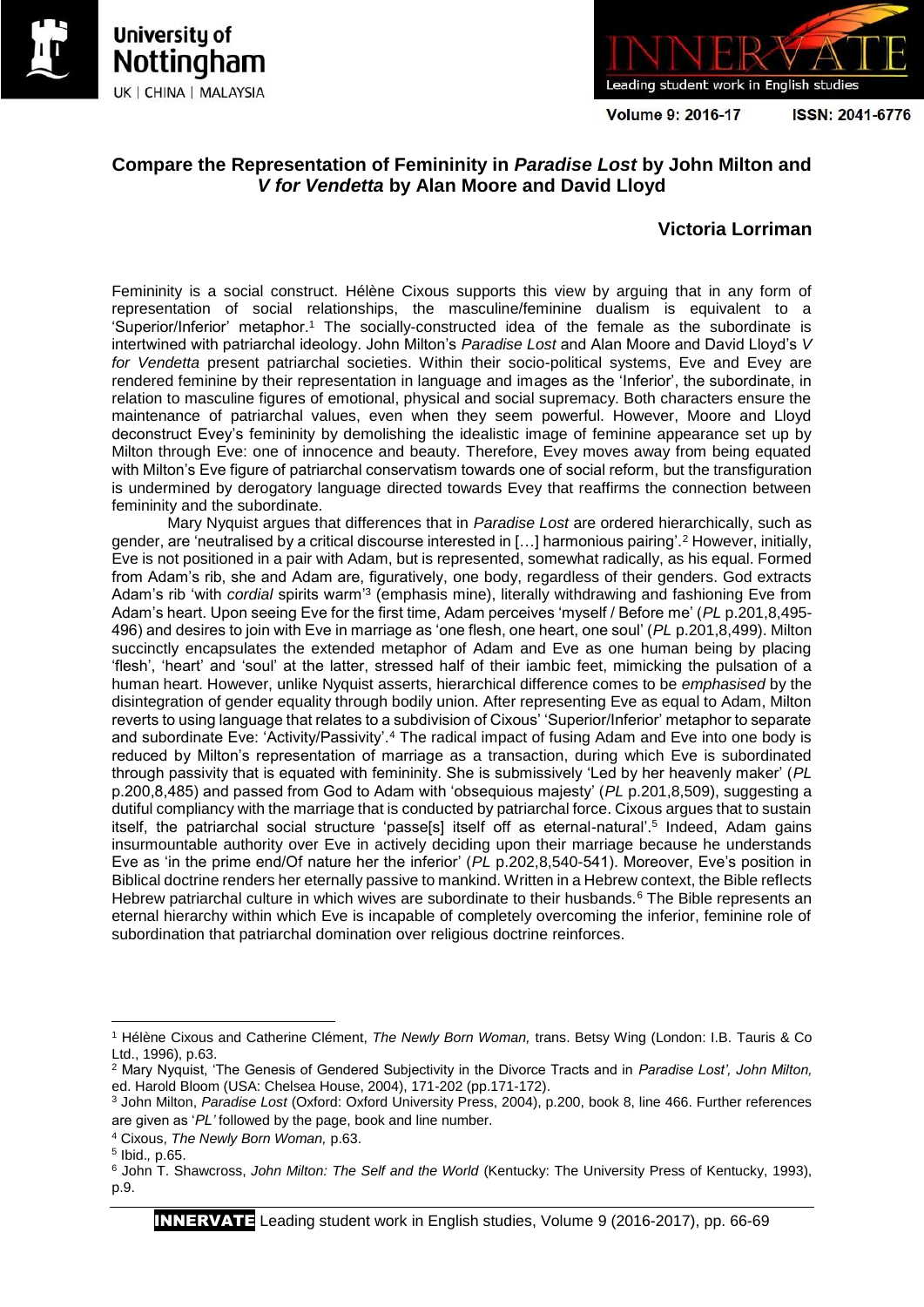While Milton presents Eve as subordinate to Adam through figurative language that associates her with acceptance of a passive, feminine role, Lloyd depicts Evey's face as one laden with garish make-up<sup>7</sup> that establishes her as an icon not only of femininity, but of gendered childhood. Hence, in comparison to Eve, Evey begins in a position of heightened vulnerability within a male-dominated context, but the femininity of both characters ensures the upholding of a patriarchal value system. It is precisely this socio-political conservatism that Milton sets up through the figure of Eve that Moore and Lloyd seek to destabilise; the maintenance of patriarchy is not conducive to social reform. Indeed, Jordana Greenblatt argues that the figure of the feminine child is raised 'only so that it can be explicitly undermined'.<sup>8</sup> Lloyd pictorially undermines the representation of the child by exposing its vulnerability, contrasting Evey's slight frame and rose pink cheeks with a physically taller and wider, deeply shadowed Fingerman (*VV*  p.10,7). A brick wall divides the characters and the Fingerman looks down upon Evey (*VV* p.10,7), visually establishing Cixous' 'Superior/Inferior' opposition to further disempower the symbol of the child while reinforcing the supremacy of masculinity over femininity. When the Fingermen turn on Evey after establishing that she is prostituting herself, their physical as well as social superiority is represented in Lloyd's manipulation of gutter space. Scott McCloud posits that 'in the limbo of the gutter, human imagination takes two separate images and transforms them into a single idea'.<sup>9</sup> This concept of closure enhances the ease and speed with which the Fingermen presumably move from encircling Evey to holding her up against a wall (*VV* p.11,6-7), undermining the physicality of the feminine child.

The authoritarian state, Norsefire, depends on passive acceptance of established roles to sustain itself; the initial representation of Evey as a physically inferior female constitutes one of these roles. Indeed, Jennifer Macfarlane posits that *V for Vendetta* 'presents patriarchy as an evil that goes hand in hand with authoritative power structures'.<sup>10</sup> Thus, to maintain its role as the omnipotent repressor, Norsefire systematically oppresses the effeminate through marginalisation. A comparative analysis of the syntax of Evey and the Fingerman's speech reveals Evey as representative of the oppressed, subordinate female. Evey's pleas, 'Oh please don't oh Jesus no please' (*VV* p.11,9) are spoken in one unbroken breath, creating the sense that she is deeply petrified by the advancements of the Fingermen. Contrastingly, the Fingerman's threat, 'we get to decide what happens to you. That's our *prerogative'* (*VV* p.11,7) is constructed in logical phrases that convey a slower pace of speech and greater self-control. Evey's intensely experienced emotion as opposed to the Fingerman's composure encompasses Cixous' notion that feminine emotions are subordinate to masculine logic; the 'Intelligible/Palpable'<sup>11</sup> opposition. Therefore, Moore's syntactical dichotomy sustains the representation of Evey as inferior to both the Fingermen and the state that they represent. Evey's sociopolitical influence only conserves Norsefire's authoritative, patriarchal power structure. Hence, both Evey and Eve begin as figures of socio-political conservatism because they are rendered subordinate to patriarchal dominancy by the writer's or artist's representation of them as the 'Inferior' and oppressed, thus feminine, part of Cixous' metaphor.

However, Milton's representation of Eve's femininity is partly constituted of seductive power over both Satan and Adam, affording her some superiority over masculinity. Shannon Miller argues that Milton's portrait of Eve briefly defends women's position by "snar[ing]" men through beauty'.<sup>12</sup> Indeed, Adam goes as far as to accuse Eve of using her 'heavenly form' (*PL* p.266,10,872) for evil means. He calls her a 'serpent' (*PL* p.265,10,867), evoking a link with Satan that establishes the feminine body as a site for male temptation. Furthermore, Milton's use of sibilance conveys the likening of Eve to Satan in his serpentine form; Adam believes 'nothing wants, but that thy shape, / Like his' (*PL* p.265,10,869- 870), suggesting that Eve is as evil as Satan and only her external, beautiful body differs from Satan's mind of vice. The feminine body is equated with the ability to gain power by signifying abstract concepts outside of its physical boundaries, a capacity that Lloyd and Moore will be shown to use within the

1

INNERVATE Leading student work in English studies, Volume 9 (2016-2017), pp. 66-69

<sup>7</sup> Alan Moore and David Lloyd, *V for Vendetta* (New York: DC Comics, 2005), p.10, panel 4. Further references are given as '*VV'* followed by the page and panel number. Panels are numbered sequentially from left to right.

<sup>8</sup> Jordana Greenblatt, '*I* for Integrity: (Inter)Subjectivities and Sidekicks in Alan Moore's *V for Vendetta* and Frank Miller's *Batman: The Dark Knight Returns'*, *ImageText,* 4:3(2009) <http://www.english.ufl.edu/imagetext/archives/v4\_3/greenblatt/> [Accessed 10 May 2016], p.8.

<sup>9</sup> Scott McCloud, *Understanding Comics* (New York: HarperPerennial, 1994), p.66.

<sup>10</sup> Jennifer Macfarlane, 'Anarcha-Feminism in Alan Moore and David Lloyd's *V for Vendetta'*, *The Albatross*  4:1(2014), 35-45 (p.35).

<sup>11</sup> Cixous, *The Newly Born Woman,* p.63.

<sup>12</sup> Shannon Miller, 'Serpentine Eve: Milton and the Seventeenth-Century Debate over Women', *Milton Quarterly*  42:1(2008), 44-68 (p.57).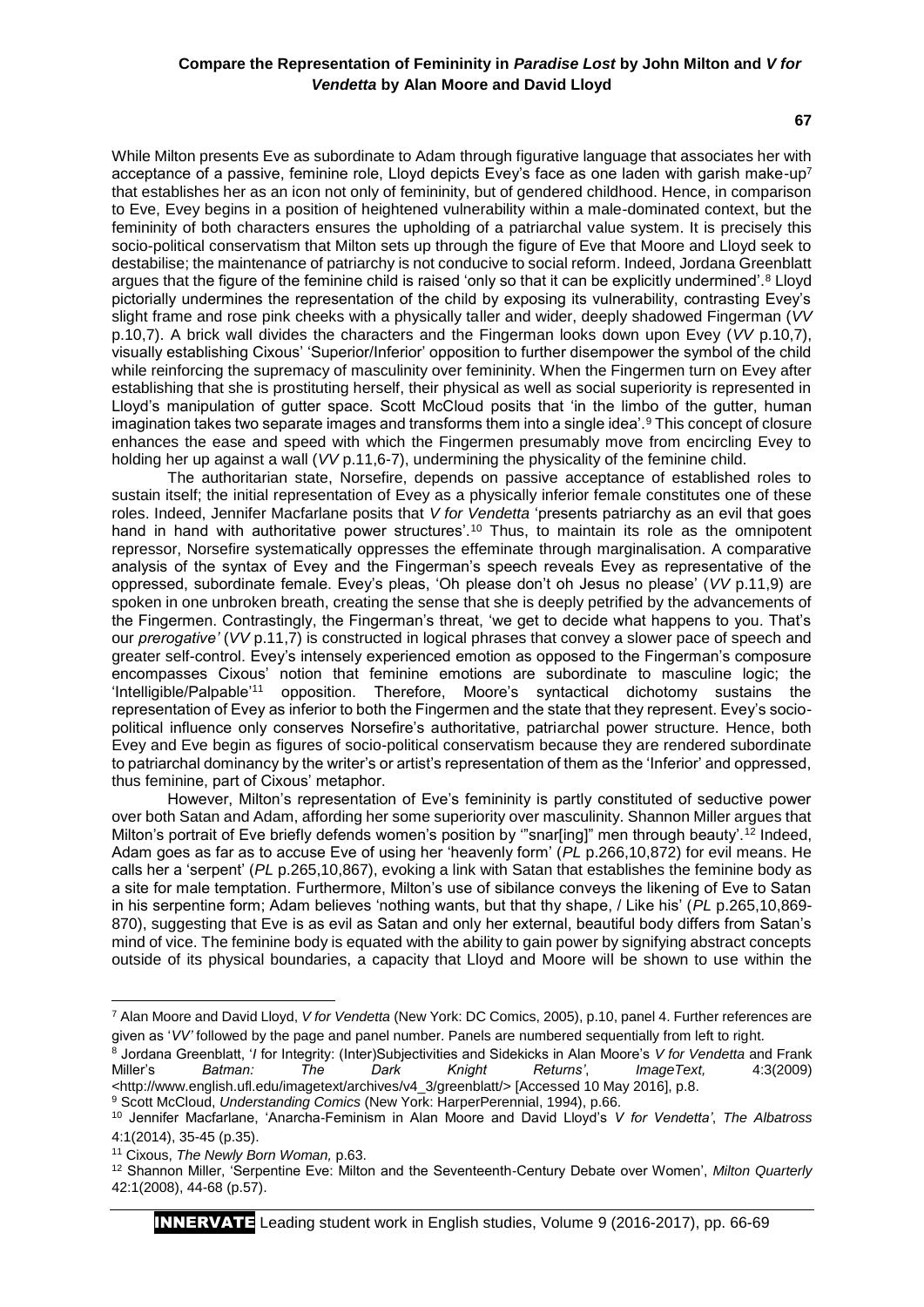representation of Evey's femininity. Eve's body becomes capable of signifying Satan's evil, alluring abilities alongside its own sexually tempting capacities.

Nevertheless, John Shawcross affirms that 'Milton repeatedly indicates that he accepted the theory of female weakness, and this […] leads him to have Satan pursue Eve'.<sup>13</sup> The key word here is 'pursue'. For Satan, Eve is not initially the hunter, but the hunted, the weak female. Milton's use of an end-stop creates the sense that Satan is enclosing in on Eve, 'his purposed prey.' (*PL* p.218,9,416), while the application of the continuous present tense and a comparative adverb evokes a dynamic and involving pursuit respectively: 'Eve separate he spies' (*PL* p.218,9,424), so 'Nearer he drew' (*PL*  p.218,9,434). Milton describes Eve as 'mindless the while' (*PL* p.218,9,431), both unaware and inattentive to her surroundings, demonstrating mental weakness. However, Eve's 'heavenly form' (*PL*  p.219,9,457) is called upon again to afford her superiority over Satan's evil intentions. Milton equates the feminine body with such idealistic, overpowering beauty and innocence that Satan is stunned and momentarily forgets his plans to deceive Eve. The 'feminine' form is 'Angelic' (*PL* p.219,9,458), 'soft' (*PL* p.219,9,458) and bestows Eve with such 'graceful innocence' (*PL* p.219,9,459) that Satan's malice is 'overawed' (*PL* p.219,9,460). Nonetheless, Satan's obsession over Eve's feminine form serves to transform her into an object of desire. Satan 'spies' (*PL* p.218,9,424) on Eve and sees her genitalia as an image of beauty: 'so thick the roses bushing round/About her glowed (*PL* p.218,9,426-427). Therefore, Milton ultimately represents Eve's feminine body as an object of desire for both Adam and Satan and in doing so, femininity is equated with objectification and inferiority when subject to the male gaze.

Similarly, Evey is objectified during her imprisonment. However, rather than equate the feminine body with desirability, the process of objectification strips Evey of femininity. As Evey's hair is cut off, Lloyd accentuates her femininity to underline its loss. Evey's garment is noticeably low-cut, revealing a heavily shadowed cleavage (*VV* p.153,2). The gaze of the reader is drawn to this area, objectifying Evey in a manner similar to that of the obsessive male gaze of Satan upon Eve. However, Evey does not retain an idealistic image of feminine beauty, but succinctly loses it, as her breasts become shaded in and thus invisible in the following panel (*VV* p.153,3). Furthermore, unlike Eve, Evey is reduced to an object of disgust rather than of desire. While Eve's genitals are likened to beautiful 'roses' (*PL*  p.218,9,426), Moore's clinical language soils Evey's sexual organs. The innocence that Milton equates with the desirable female is corrupted; Evey is given an 'examination' (*VV* p.153,6), a noun that connotes harsh physical penetration. Cixous argues that a woman without femininity does not exist: 'What is left of her is unthinkable, unthought'.<sup>14</sup> This idea is reflected in the culmination of Evey's loss of femininity. Evey feels 'no better' than a rat (*VV* p.154,2), suggesting that she no longer views herself as human, let alone female.

However, Moore and Lloyd present the loss of femininity through the corruption and dehumanisation of the body as advantageous to Evey – a representation that is, ultimately, undermined. Cixous affirms that if a woman does not exist in thought, then 'she does not enter into the oppositions.'<sup>15</sup> Hence, a loss of femininity affords Evey potentiality to exist outside of patriarchal binary thought that would otherwise oppress her as one of the 'Inferior' against the omnipotent state. Evey moves away from being equated with Milton's Eve figure of patriarchal conservatism towards one of social reform. Nevertheless, to enable her to transcend conservative socio-political structures, Moore and Lloyd represent Evey as a 'transfigured' (*VV* p.172,9) form in a manner that is ideological and unrealistic. Like the moment when Eve's body becomes capable of signifying Satan's evil, alluring abilities alongside its own sexually tempting capacities, Evey's body gains power by signifying concepts outside of its physical boundaries. Evey chooses 'the death of [her] body' over 'the death of [her] principles' (*VV* p.171,1), supporting the notion that she exists only as immaterial ideas, and is later described as an 'angel' (*VV*  p.171,4), bestowing her with implausible, superhuman resistance against patriarchal and state oppression. Rather than exist as one of the subordinate effeminate, Evey becomes less than human and more of a revolutionary symbol of anarchistic ideas that renders her, ideologically, omnipotent. Maggie Gray complements this view, arguing that a character who embodies 'the symbolic and semiotic delineation of an idea rather than a human character' is 'ideological'.<sup>16</sup> The representation of Evey as an immaterial symbol of socio-political renewal is undermined by its ideological nature and language that demeans Evey. During the transformation, V belittles Evey, stating, 'Woman, this is the most important moment of your life. Don't run from it' (*VV,* p.170,6). The 'Superior/Inferior' patriarchal

**.** 

<sup>13</sup> Shawcross, *John Milton: The Self and the World*, p.203.

<sup>14</sup> Cixous, *The Newly Born Woman,* p.64.

 $15$  Ibid.

<sup>16</sup> Maggie Gray, ''A fistful of dead roses…'. Comics as cultural resistance: Alan Moore and David Lloyd's *V for Vendetta', Journal of Graphic Novels and Comics,* 1:1(2010), 31-49 (p.43).